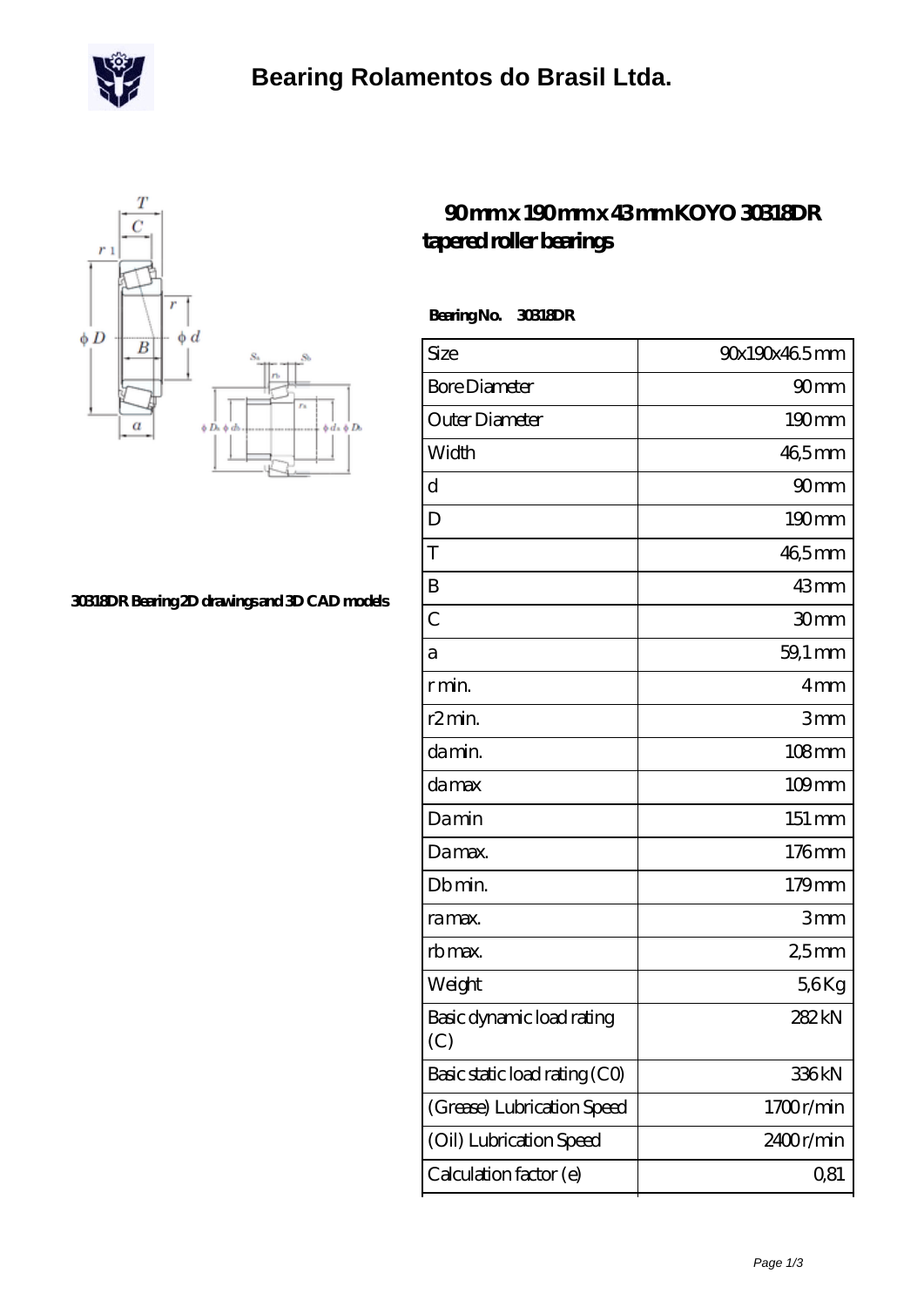

## **[Bearing Rolamentos do Brasil Ltda.](https://m.scottrobertalexander.com)**

| Calculation factor (YO)  | Q <sub>41</sub>                                                                                                           |
|--------------------------|---------------------------------------------------------------------------------------------------------------------------|
| Category                 | <b>Tapered Roller Bearing</b><br><b>Assemblies</b>                                                                        |
| Inventory                | 1.0                                                                                                                       |
| Manufacturer Name        | <b>KOYO</b>                                                                                                               |
| Minimum Buy Quantity     | N/A                                                                                                                       |
| Weight / Kilogram        | 561                                                                                                                       |
| Product Group            | <b>BO4334</b>                                                                                                             |
| Precision Class          | Standard                                                                                                                  |
| Component                | Assembly                                                                                                                  |
| <b>Basic Number</b>      | 30318                                                                                                                     |
| Number of Tapered Rows   | Single Row                                                                                                                |
| Inch - Metric            | Metric                                                                                                                    |
| <b>Other Features</b>    | High Load Capacity   Steep<br>Contact Angle                                                                               |
| Long Description         | Assembly, Standard<br>Precision; 90MM Bore;<br>190MM Outside Diameter:<br>46 5MM Assembly Width;<br>Single Row of Rollers |
| Category                 | <b>Tapered Roller Bearings</b><br>Assembly                                                                                |
| <b>UNSPSC</b>            | 31171516                                                                                                                  |
| Harmonized Tariff Code   | 8482.2000.00                                                                                                              |
| Noun                     | Bearing                                                                                                                   |
| <b>Keyword String</b>    | Tapered                                                                                                                   |
| Manufacturer URL         | http://www.koyousa.com                                                                                                    |
| Manufacturer Item Number | 30318DR                                                                                                                   |
| Weight/LBS               | 12346                                                                                                                     |
| Assembly Width           | 1.831 Inch   46.5 Millimeter                                                                                              |
| Outside Diameter         | 7.48Inch   190Millimeter                                                                                                  |
| <b>Bore</b>              | 3543Inch   90Millimeter                                                                                                   |
| Flange Outside Diameter  | OInch   OMillimeter                                                                                                       |
| Bearing No.              | 30318DR                                                                                                                   |
|                          |                                                                                                                           |